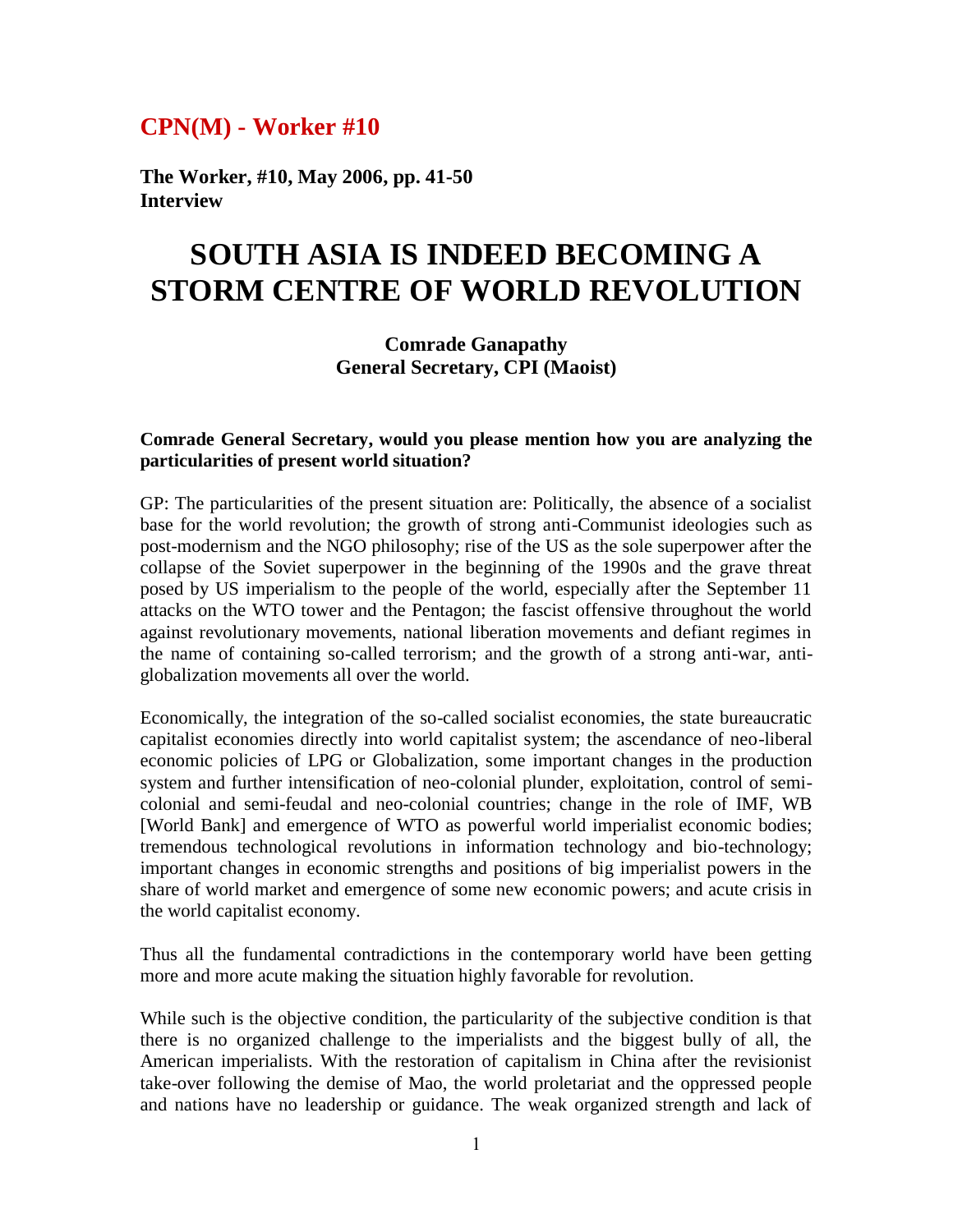leadership for the world people has made the imperialists more aggressive and oppressive. Today, in every country the Communist Party has to make revolution almost without any substantial help from other countries, say, like the situation prior to the October Revolution, in a way.

There is one big difference, however. After the setbacks and defeats in the world proletarian revolution, we are able to understand more deeply the problems of socialist construction, and think of ways and means to overcome such setbacks in postrevolutionary societies. We, as Marxists, not only see the setbacks and defeats in the world revolution but also the continuous struggle of the oppressed nations and people, learn valuable lessons from past mistakes and limitations in the construction of socialist society. We, not only see the enemy's successes and strengths but also see the reasons behind it, his weaknesses and the acuteness of the fundamental contradictions in the contemporary world, which will ultimately lead to his defeat and the victory of proletariat.

Whatever be the particularity of the present situation, one should not forget the protracted nature of the world proletarian revolution, the direction of development process of human society, and the historical task of international proletariat.

#### **Do you think there have been changes or new developments on the specificities that Marx, Lenin and Mao had synthesized concerning capitalism and imperialism in the erstwhile situation? If so, do you think the overall development of MLM is necessary to face the challenges emerging from the new situation?**

GP: Yes, our Party thinks there have been some significant changes or new developments in the specificities concerning capitalism and imperialism from what has been synthesized by Marx, Lenin and Mao. However, regarding the character of the present era, our Party thinks there is no fundamental change and it is still the era of imperialism, and proletarian revolution.

First of all, we know that, our great international proletarian revolutionary teachers and leaders—comrades Marx, Lenin and Mao—lived in different stages/phases of capitalist/imperialist society, and in those times there were many great changes qualitative or most significant in all spheres of society. Taking into consideration the developments in various sciences, and the advances made in the realm of class struggle and revolutionary practice, they developed proletarian science. MLM was established and developed in three stages. MLM too develops further like any other science, enriches the proletarian science through creative and concrete application to the changing conditions. There is always the need for the creative application of the universal truth of MLM to face the new challenges emerging from the new situation.

But it is yet another thing to say that it is necessary to develop MLM to face the new situation. I do not know of any Marxist teacher or genuine proletarian Party or leader who had placed the question in this manner or that MLM had developed in this way by any one genius or Party in the past. Nor will it develop so in future. I do not think Marx or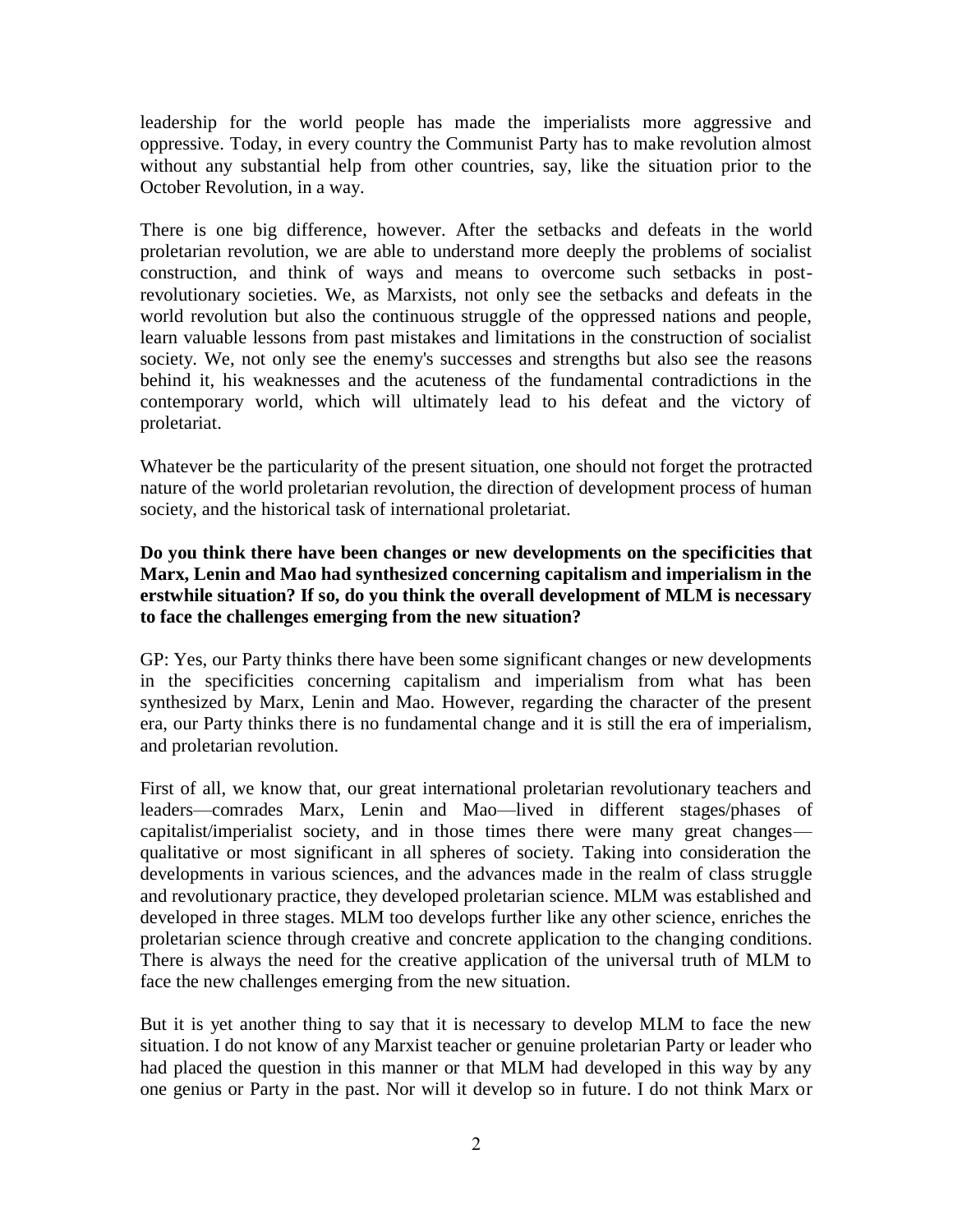Lenin or Mao had posed the question this way, or declared that it was their task to develop proletarian science. MLM had developed in the course of advancing the class struggle and solving the multifarious problems confronting the world revolution.

So, in this context let me remind you the changes after Mao as I mentioned in my answer to your first question. Let every genuine Maoist Party independently, and all genuine Maoist Parties collectively, strive to face the new changes and challenges in the international arena. It is in the course of correctly solving the problems confronting the revolution that the revolutions in the various countries and the world revolution will advance by overcoming the present difficult situation. The development of theory might take place in one or a few aspects or in a more comprehensive way through this struggle and revolutionary process. Any Party, or Parties and their leaders might contribute significantly for the development of the theory in the course of advancing the revolution and understanding the objective development of other sciences. The world proletarian revolution advances in this way.

#### **South Asia is becoming a storm centre of revolution, what are the objective and subjective bases for this?**

GP: As analysed by the Parties of CCOMPOSA, South Asia is indeed becoming a storm centre of world revolution. There are certain objective and subjective bases for this.

Firstly, all the countries of South Asia are semi-colonial and semi-feudal countries once ruled by the British imperialists. Hence they have many similarities and inter-relations in historical, economical, political, social, religious, cultural and geographical conditions.

Secondly, we must keep in mind first the geo-strategic location of South Asia and the immense interest of the imperialists in the region. The US imperialists, in particular, want to use South Asia as a counter-weight to China which is fast becoming a major economic-military-political power.

Third, it is the most populated region in the world accounting for a fifth of the world's population which is larger than China. It has a vast market and has been an important region of rivalry between the various imperialist powers who vie for greater share of the South Asian markets.

Fourth, Indian expansionism is a powerful enemy of the people and nationalities and a big threat to the development of the New Democratic Revolutions (NDRs) and national liberation struggles of this region; the revolutionary situation objectively and subjectively in Nepal is more matured than anywhere in present day world and the NDR is advancing with tremendous success under the leadership of CPN(Maoist); The NDR in India is in a more advantageous position than ever before and it is advancing under the leadership of CPI(Maoist) and its great significance in the world socialist revolution; existence of Maoist Parties in Bangladesh and newly formed Maoist Party in Bhutan; the Maoist Parties of India, Nepal and Bangladesh are having proletarian revolutionary consistency, spirit, vigor and traditions in high holding the red banner of MLM since the days of great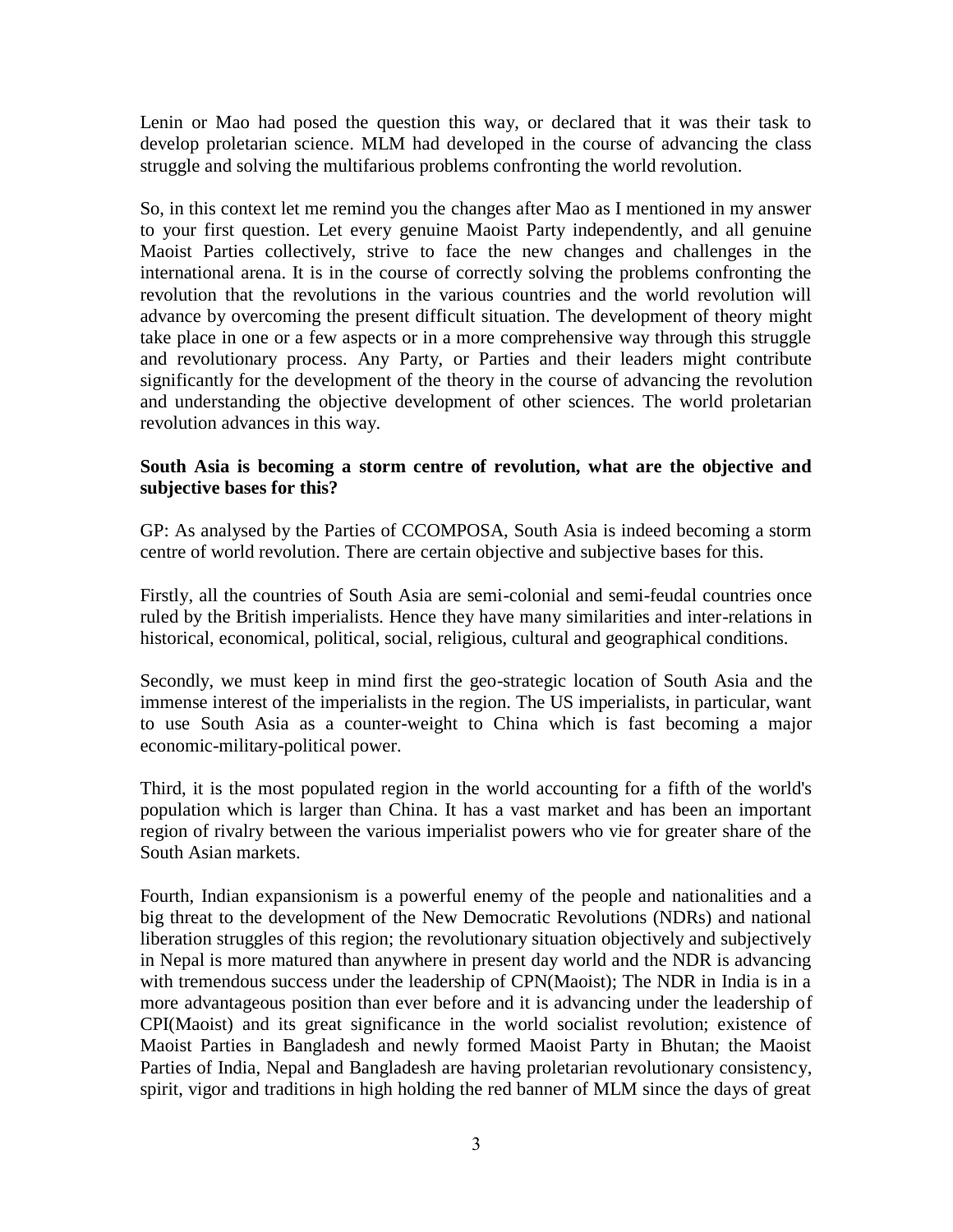debate under the leadership of Comrade Mao and Naxalbari; since the great Naxalbari uprising to contemporary PPW in Nepal and India, the revolutionary movements are creating great impact in every country of South Asia.

Since mid-90s there have been good relations between all these Maoist parties with a strategic approach, specific policies and tactics to deal with the contradictions in South Asian Region to advance the revolutions and democratic struggles of oppressed nationalities in every country and entire region. The support for revolutionary forces and democratic people in world is increasing day by day. So, anybody can say there is an objective and subjective condition in South Asia to become a storm centre of world revolution.

#### **Would you please shed light on the theoretical concept of CCOMPOSA and the role it is playing? Now do you think it should develop to face the emerging new challenges regionally?**

GP: As the name itself indicates, CCOMPOSA is basically a coordination committee of the Maoist parties and organizations of the region. The chief purpose for which we had formed this is to achieve better coordination between the Maoist forces in the Sub-Continent in order to wage united struggle against Indian Expansionism. Towards this end, it is necessary to unite all the forces, particularly the various nationality movements, in the common front against Indian expansionism and imperialism. The Maoist forces should act as the core of this front and provide the leadership.

However, we do not think the role of the CCOMPOSA is limited to fight against Indian expansionism. We should strive to achieve more ideological-political cohesion among the Maoist forces of the region, exchange the experiences and assist one another in the spirit of proletarian internationalism.

Ideologically we analyzed concretely the historical, economical, political, social, religious, cultural and geographical conditions to correctly understand the inter-relations between, problems facing, contradictions operating in the South Asian Region in general and concretely analyzed the expansionism of Indian ruling classes in particular. And basing on the above understanding, we politically formulated our strategic approach and tactics and specific policies to deal with the situation of this region. Thus struggle against Indian expansionism; and mutual help in this struggle and in the advancement of revolutions are the objectives of the CCOMPOSA and it was with this ideological and political understanding that both our Parties—[CPN (Maoist) and CPI (Maoist)] initiated to form it.

Yes, surely the CCOMPOSA is as an important instrument of Maoist Parties and democratic fighting forces to face the emerging new challenges regionally. But, its development will depend on the successes and advancements in revolutions of this region in general and Nepal and India in particular and also the role played by the Parties concerned in it and also on the political situation in this Region and world over.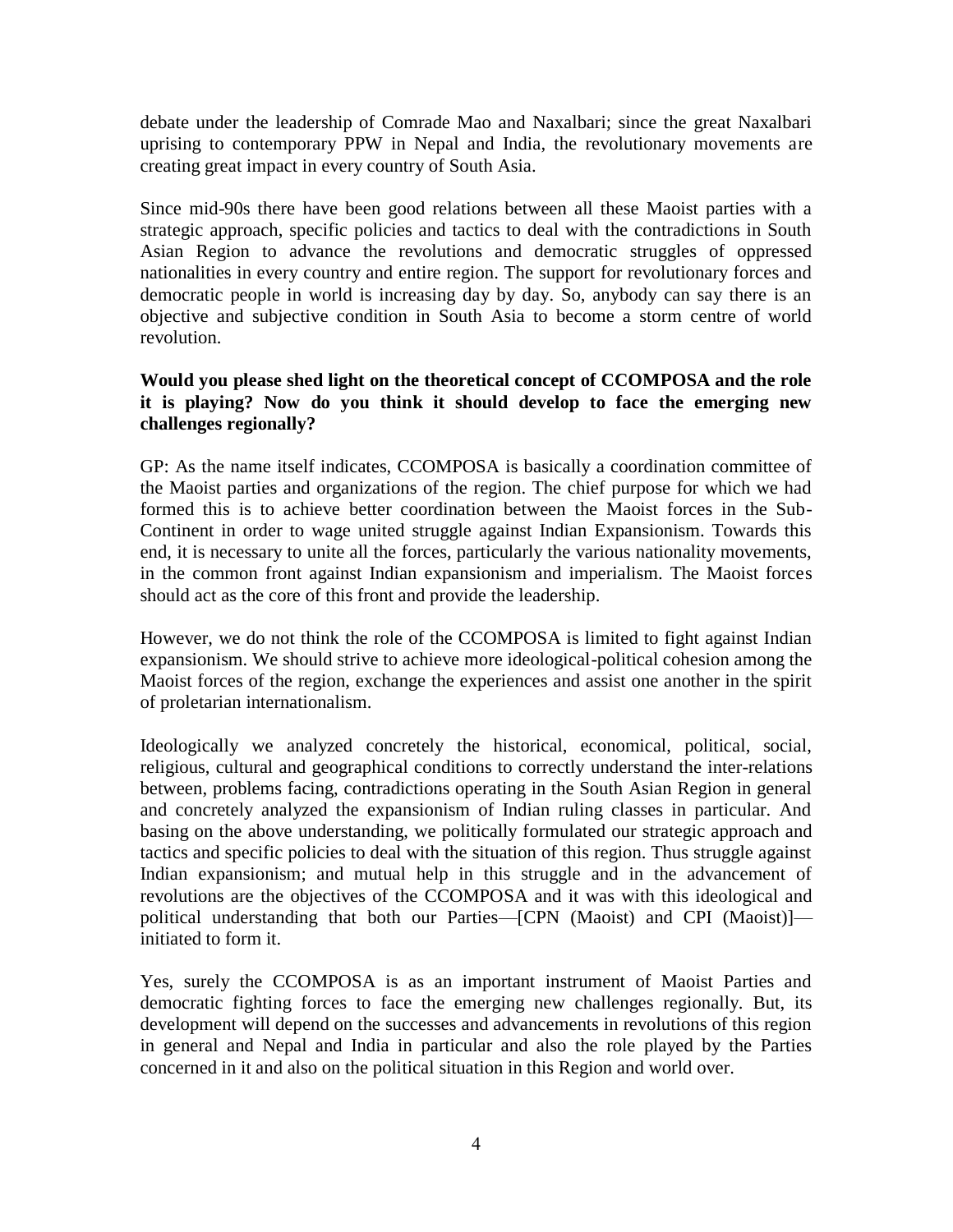**The unity between two revolutionary parties in India, the CPI(ML)(PW) and MCCI has inspired very much the masses world over and South Asia in particular. But there are still several revolutionary and Marxist-Leninist-Maoist Parties outside of this process. Does this process still continue?** 

GP: I agree with you regarding the impact of the merger of two Maoist Parties and the formation of CPI (Maoist) in India. And I also agree that there are still several revolutionary and Marxist-Leninist-Maoist Parties outside of this process. This fact was taken cognizance of by the Joint meeting of the CCs of the two erstwhile parties at the time of the merger. The CC of our new Party has correctly assessed that there are still some (not several as you say) revolutionary forces outside the Party and decided to take up the unity task by the new central committee as one of its urgent tasks. Our new Central Committee in its first meeting has decided to start immediately the unity process with other revolutionary and Marxist-Leninist-Maoist Parties and revolutionary individuals. We are making serious efforts to realize this task in a principled manner. Regarding the unity of genuine revolutionary forces, I want to clarify that there must be an agreement on basic ideological, political, organizational, military issues which will ensure the unity on the Party line for the unity with any revolutionary Party. And also our Central Committee is giving very much importance to the practice of any revolutionary Party to correctly judge its genuineness.

In order to correctly asses the words and deeds of any revolutionary Party, we are asking for the review of its practice. For principled unity we need the review of any Party in Indian context and lessons gained in the history of revolutionary movement of India. With this unity effort, we are already getting some positive results also. But, unfortunately some parties have not responded positively. In spite of their negative approach, we are still waiting for their positive response. I believe that this revolutionary situation itself forces all the genuine revolutionaries to unite. Their responsibility lies in their consciousness.

#### **Would you please mention the basic theoretical and political concept of unity between revolutionary parties?**

GP: Basically, theoretical and political unity on the following questions must be essential for the unification of revolutionaries in India: Our ideology of MLM, nature of the Indian society, state character, major and fundamental contradictions and principal contradiction; Stage of the revolution, strategy of the revolution and path of the revolution; Political, organizational and military line and basic tactics of PPW; Position on the questions of Caste, Nationality, Women and Religious minorities; International situation and the fundamental and principal contradictions in the contemporary world, domestic situation, and so on. Along with the theoretical and political unity on these questions, it is very important to take into consideration the historical evaluation of practice of the parties that wish to unite, as well as their current practice.

To think of unity based only on the basic documents related to the ideological-political line of the parties and not taking into account the practice of the parties, is fraught with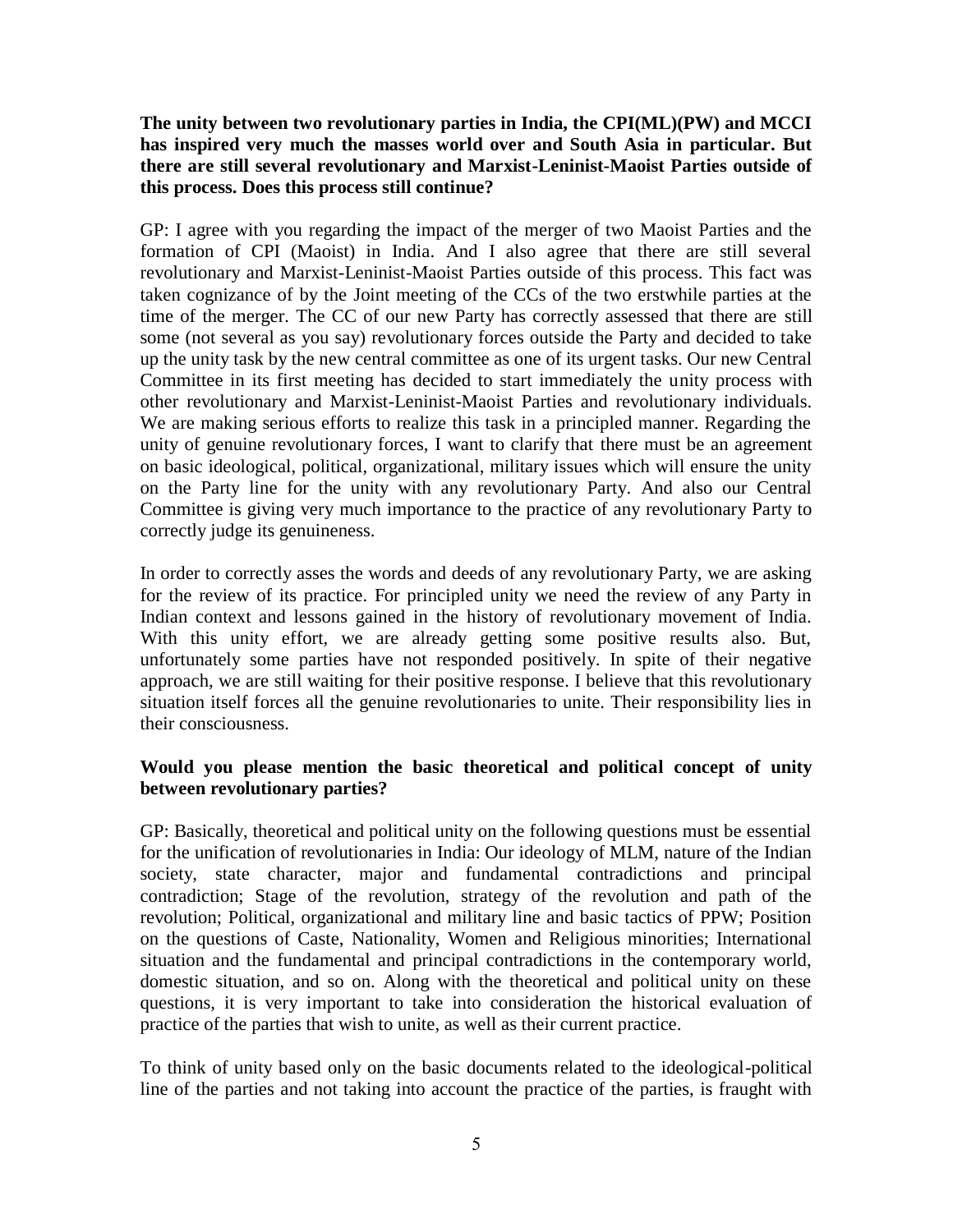inherent danger since no party can be genuinely revolutionary if its practice does not match its theory. We should oppose some of aspects proposed by the RIM for the unification of Maoist Parties in a country.

#### **How have been the activities, situation of the movement and influence after party unification?**

GP: Unification of the two Maoist Parties has had a tremendous influence on the oppressed masses of the country and the various revolutionary forces. The Party organization now spans across the length and breadth of the country, from Assam-Tripura in the east to Gujarat in the west, and from Punjab in the north to Kerala in the south. We now have presence in almost every state though it is weak in some states. The merger of the two Parties has strengthened the organization specially in Bihar, Jharkhand, West Bengal, UP, Orissa and Chhattisgarh and to a smaller degree in eight other states.

The merger at the central level was immediately followed by the merger at the state level which took almost 6 months. This has been one of the main activities during the period after the merger. We have also taken up the Assembly Election Boycott Campaign in Bihar, Jharkhand during the month of February this year. It had a good political impact and there was virtually no campaigning by the parliamentary parties in most of our areas. Some of the armed tactical offensives as in Chandauli of UP in November last in which 17 policemen were killed, the annihilation of the SP of Mungyr district in Bihar, ambushes in West Bengal, Maharashtra, series of attacks in Chhattisgarh, Jharkhand and AP had demonstrated the increased striking power of the PLGA after the merger of the two Parties and the two guerilla armies.

As regards political offensive, attempts are going on to build a strong anti-imperialist, anti-repression movement. We are now in a position to build mass organizations having a really All India character and proceed in the direction of building united front at the all India level.

The impact of the merger is felt even more by the exploiting ruling classes who have been yelling loudly that the new Party poses a grave danger to the internal security and the unity and integrity of the country and that all efforts should be made to stamp out the Red Corridor stretching all the way from Nepal to Kerala in the south. Meetings of the Chief Ministers, DGPs, Chief Secretaries and so on of 13 states are having meeting after meeting devising plans to suppress the people's war led by the CPI (Maoist).

**A considerable section of Indian population has been concentrating in the cities and industrial sectors. The nature of contradiction automatically brings about changes in the form of movement. Looking at it from this angle, how do you see the possibility of insurrection in the cities? If so, have you thought about the need to develop military line that connects the protracted people's war with insurrection?** 

GP: Almost a third of the Indian population resides in urban areas. The size of the working class in India is quite huge. Though as a percentage of the total population it is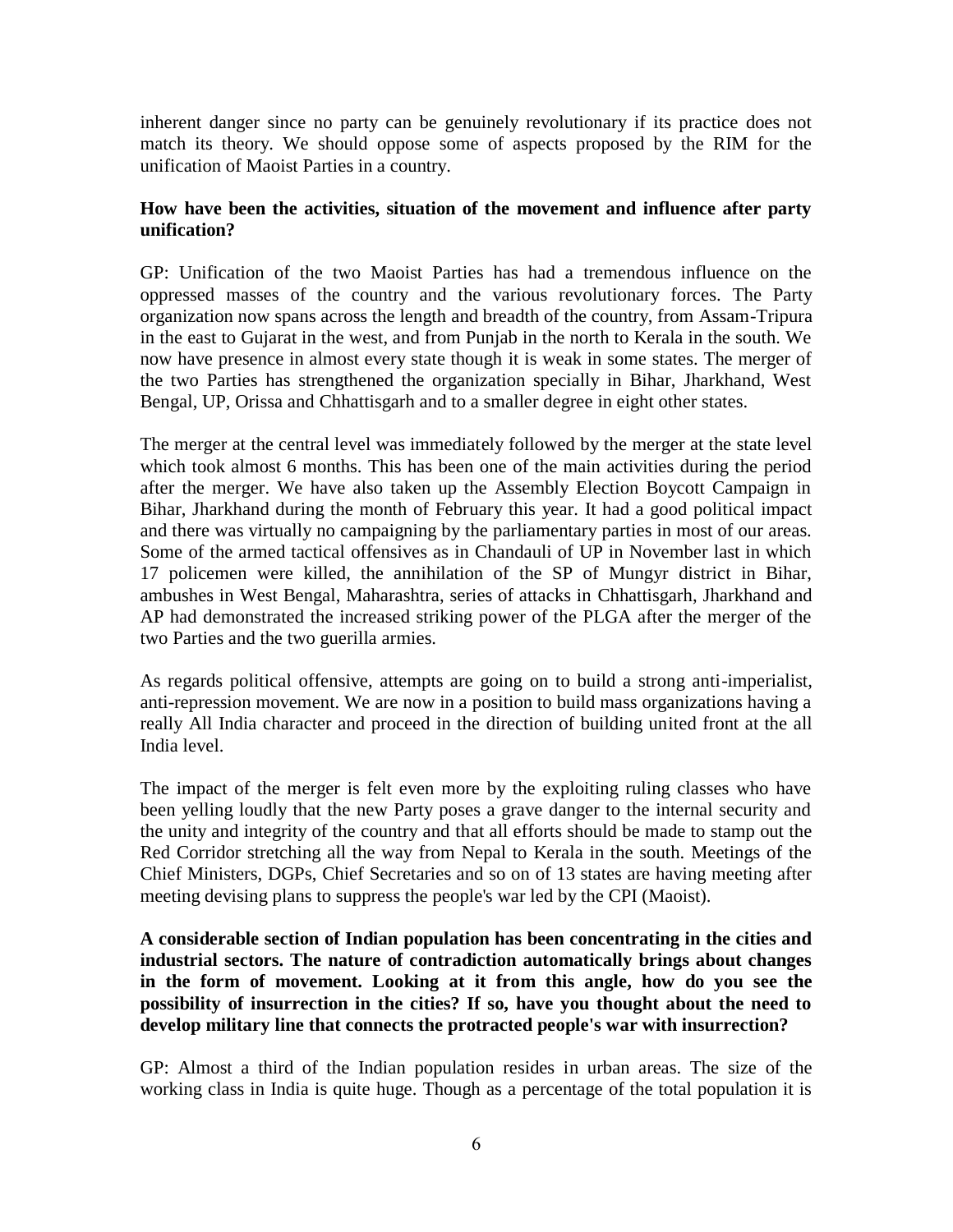not very high as in the capitalist countries, in numbers it is very significant. For instance, the strength of the organized working class itself is more than the population of Nepal, not to speak of the unorganized working class which is four times more. It is important to take this fact into consideration when formulating tactics.

The weightage of the working class and the urban area in the overall revolution is greater than what it was in pre-revolutionary China. The uprisings of the working class and the urban population play an important role in the latter stages of the Indian revolution. We have to adopt diverse tactics for mobilizing the urban masses into the revolution, take up their political-economic-social-cultural issues, give more importance especially to work among the various sections of the urban population, expose and isolate the revisionist and bourgeoisie TU leadership, build a united revolutionary-democratic movement of the working class, build strong anti-imperialist and anti-CBB political movement, and concentrate on the key sectors of the economy. We must, no doubt, prepare the urban masses for insurrection but they must be first trained to integrate with the peasantry and to lead, participate and extend solidarity to the armed agrarian revolutionary movement and thus lay a strong basis for worker-peasant unity.

The protracted people's war strategy includes the aspect of insurrection in the cities which generally takes after the liberation of the vast backward countryside. However, in the urban areas in and around the Base Areas and the guerilla zones, uprisings do occur much earlier and there will be continuous tussle between the revolutionary armed, forces and the enemy's armed forces for the control over these urban areas for a long period of time. The line of PPW in India has its own specific characteristics. From the very beginning of our work in urban areas, we must give emphasis to building a self-defence movement, should inter-link the armed activity with the guerilla war in the sub-urban areas and with the armed agrarian revolutionary war in the countryside.

With the above strategic outlook our Party will further develop our political and military line in practice by summing up the experiences and the changes in conditions.

#### **Strong national movements are being waged in the different parts of India. Would you please explain in brief the contradiction and inter-relation existing between the new democratic revolution and the national movement? Also how are you charting plans to win over the national movements in the fold of new democratic revolution? What are the ideological and political problems you are facing while doing so?**

GP: Nationality movements have become an inseparable aspect of the Indian political scene, and however much the reactionary ruling classes of India have been trying to suppress them, or buy over their leadership, they are rising up again and again like a phoenix.

In the opinion of our Party, national movements are an integral part of the New Democratic Revolution. The demands of the various oppressed nationalities in India also form part of the agenda of the NDR. The just and legitimate right of the nationalities to self-determination, including their right to secession, is supported by our Party and this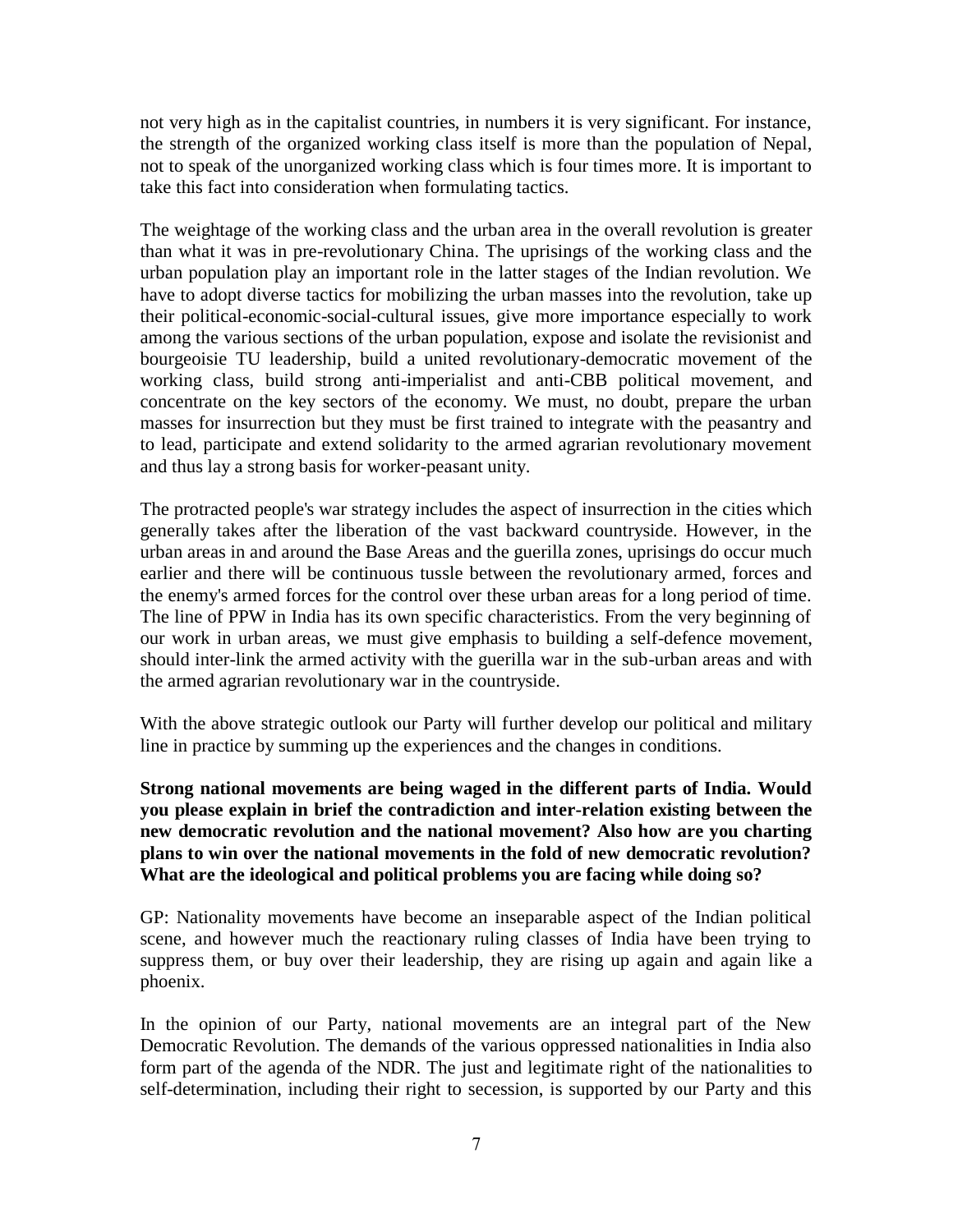important democratic right is included in our Party programme. Thus theoretically, there is no contradiction between the new democratic revolution and the nationality movement as the latter's aim is to achieve liberation from imperialism and reflects the aspirations of the vast masses, including the national bourgeoisie, which is also part of the new democratic front at this stage of the democratic revolution.

However, there are serious limitations on the part of the leadership of most of the nationality movements. They do not have a clear anti-imperialist orientation and often capitulate to imperialism. There is lack of consistency and there is vacillation. There is no ideological-political clarity regarding the national programme. This, obviously, poses some serious problems and hence we see some of the nationality movements capitulating to the machinations of the reactionary ruling classes and the imperialists.

The working class party has to make conscious effort to impart ideological-political education to the leadership of the nationality movements; orient their movements against imperialism, CBB and feudalism; help them formulate a democratic programme so as to reflect the aspirations of the broad masses; and achieve effective coordination between the armed agrarian revolutionary struggles and the national movements.

The armed struggles waged by the nationalities are an important component of the Indian new democratic revolution and our Party will make all effort to give them a correct revolutionary orientation and to achieve coordination against the common enemies.

#### **How are you evaluating the present political situation in India? In the present context, would you please let us know about the immediate tactical program of military and political offensive within the present stage of strategic defensive?**

GP: The present political situation in India is extremely favorable for advancing the people's war in the country, more so in the context of the merger of the two Maoist Parties in September last year. The crisis is quite acute in the economic, political and social spheres, all the fundamental and major contradictions are becoming more and more acute day by day and the various sections of the people are waging militant struggles on their demands, often clashing with the Indian state and the armed struggle of some oppressed nationalities are continuing.

Our Party has been trying to utilize this favorable situation by taking up political and military offensive. Our TCOCs, which have been taken up as well-coordinated campaigns at various levels, have had a good impact. We have been taking up such tactical offensives to seize arms and ammunition from the enemy forces and arming PLGA, to establish organs of people's political power, and to stall the offensive operations of the enemy forces, and also during the PLGA anniversary week every year, and during the elections to parliament and assemblies.

Politically, we are trying to intervene in the various types of situation in the states where we are strong, utilize the contradictions within the ruling classes, and build broad-based militant mass movement against state repression, imperialist globalization and its ill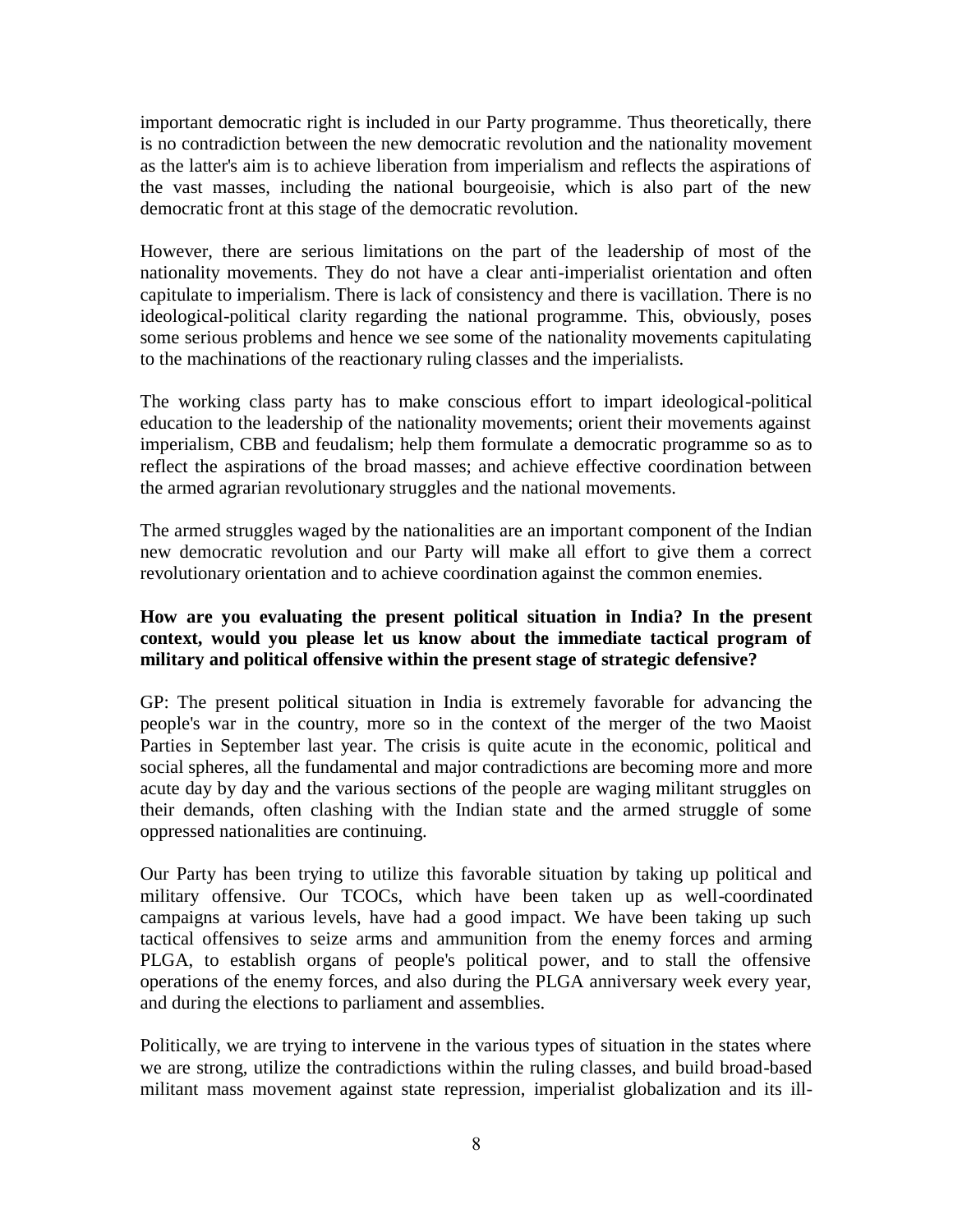effects, Hindu communal-fascist offensive and religious fundamentalism of all types. But given the vast size of India and the weakness of our subjective forces, we are not yet in a position to effectively intervene at the Central level and our intervention is still largely at the state and lower levels. We do have plans to politically intervene at the Central level in a significant way in the near future.

#### **As a practitioner of proletarian internationalism and an immediate neighbor, you are definitely studying in depth the People's War in Nepal. What do you see as important achievements for the world communist movement acquired from the development of 10 years of People's War in Nepal? Do you have any suggestions that you would like to provide in order to advance the Nepalese revolution further?**

GP: Yes. We have been definitely studying the People's War in Nepal right from its initiation. As a firm adherent of proletarian internationalism, our Party had always maintained good fraternal relations with your Party in Nepal, tried to study the ongoing people's war and, as you are aware, tried to assist in whatever way possible long before the initiation of people's war in your country. We have had several rounds of discussions during 1995-1996 when the people's war was initiated and during the period after the initiation. During these discussions we had exchanged our views on several issues such as: the concept of Gonzalo Thought and the understanding regarding 'ism', Thought and Path, nature of the revolution in the 21st century, concept of South Asian Socialist Federation, role of RIM, experiences of Peru, question of Comrade Stalin, and so on. The discussions between our two Parties have been quite useful and helped in understanding one another better.

As a Party leading the revolution in India, we made special effort to study the advances made by the people's war in Nepal. The development of a decade of people's war in Nepal has a great impact on the world revolution and has provided rich and varied experiences for the revolutions in other countries. The world communist movement and the Indian communist movement have greatly benefited from the experiences of the PW in Nepal.

As for concrete achievements, I think the comrades in Nepal had very effectively and creatively combined the universal truth of MLM with the concrete practice of the Nepalese revolution. This creative application of MLM to the concrete conditions of Nepal in the context of the contemporary world situation by the CPN (Maoist) is itself an achievement. This is because dogmatism is still a strong trend in the world communist movement at present even though the right opportunism or right revisionism continues to be the principal trend. Hence the breakthrough achieved by the CPN (M) by the creative application of MLM will be an eye-opener to many of these dogmatic Maoists.

Another significant achievement of your Party, as I see, is the effective use of tactics. The CPN (M) has been able to change its tactics swiftly and boldly in accordance with the changes in the situation, without any hesitation, about what others would say. We can see this effective use of the weapon of tactics throughout this ten-year period and our Party appreciates the boldness and the creativity of your Party leadership in such a flexible use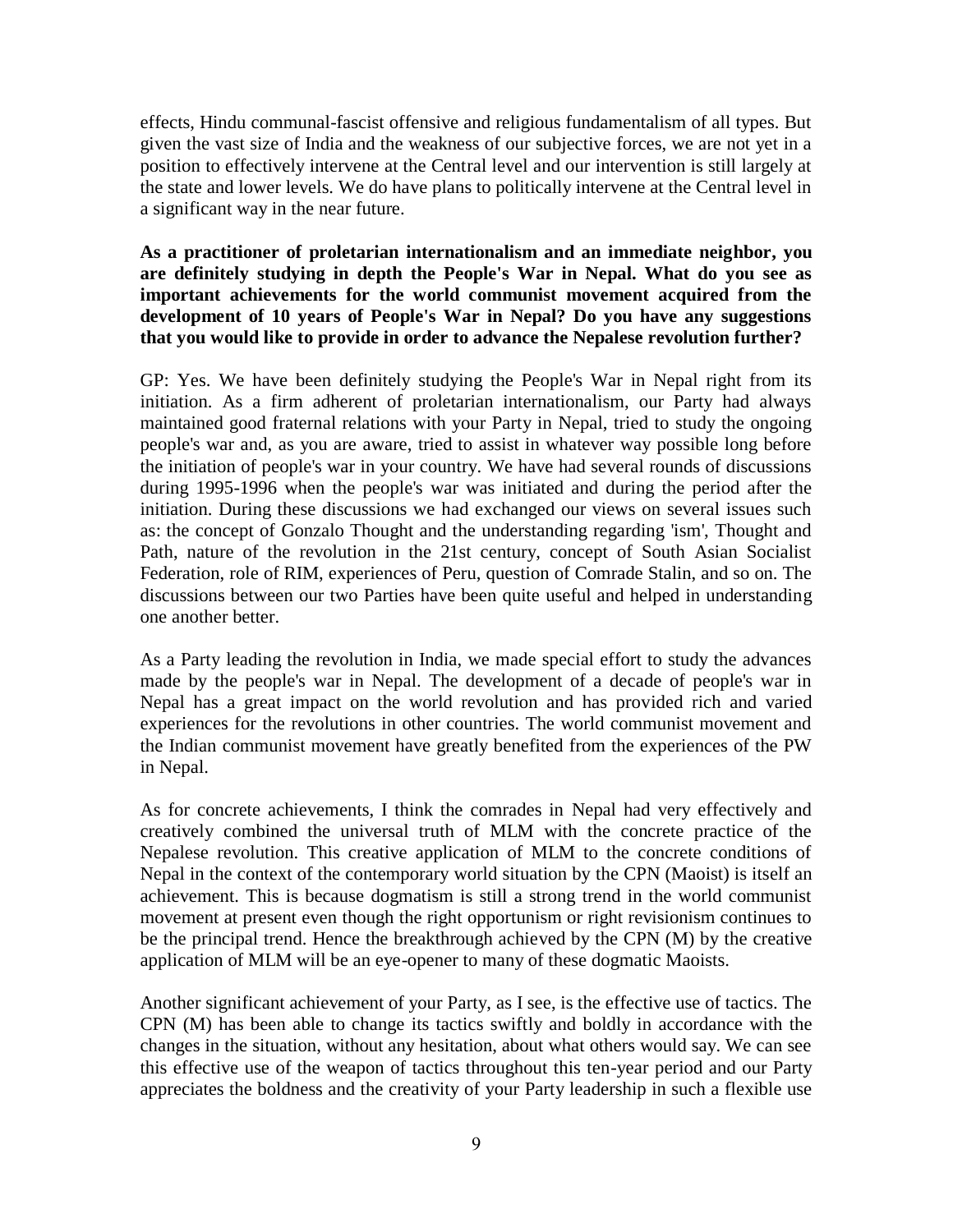of the weapon of tactics.

The advances made by the people's war in Nepal has also proved that initiation of people's wars and rapid advances are possible in backward countries if the proletarian party is equipped with a correct revolutionary line based on MLM and the leadership effectively combines theory with practice and creatively develops appropriate tactics without any rigidity.

As for our suggestions, we have been continuously placing them before your leadership during our bilateral discussion with CPN (M). We found that there is a certain degree of overgeneralization with regard to some of the achievements of the people's war in Nepal, such as attributing universality to some things that are basically a feature of the revolution in an extremely backward country. And while it is a good thing that your Party has been taking up tactics quite boldly, there is also the problem of oversimplification of some situations and, at times, taking tactics based on an overestimation of the situation such as the intensity of the contradictions between India, China and the US.

**The Nepalese People's War has entered into the stage of strategic counter-offensive. This situation in itself is the phase of central political and military intervention against the enemy. It is clear that the reactionaries the world over in general and Indian expansionism in particular are assisting the despotic Gyanendra regime openly and even preparing for open intervention. What do you think the role of your party should be on behalf of the justice-loving Indian masses to prevent such intervention?** 

GP: I shall try to answer both the questions together as both are closely related.

It is a fact that the reactionary ruling classes of India and Nepal, aided and abetted by the imperialists, particularly the US imperialists, have been working together to suppress the people's wars in both these countries. The victory of the revolution in any country in the world is intolerable for the reactionaries of the world who have been spreading vicious propaganda and unending myths about the "final defeat of communism" and the "final triumph of capitalism", that there is no alternative to capitalism, and such trash. The spectre of communism is haunting them again with the rapid advances in the people's war in Nepal and India.

The Red Corridor or the Compact Revolutionary Zone, which is the name given by the ruling classes to the region stretching all the way from the revolutionary Red Bases in Nepal to the guerilla zones of AP and further south, has become a nightmare for them. The further advancement of the revolutionary guerilla war in this vast region, the strengthening of the PLGA and its transformation into PLA, and the establishment of Base Areas in this strategic region, will bring about a qualitative transformation in the people's war and the entire political scenario in the country. The faster we can realize this, the greater will be the help that we can render to the revolution in Nepal.

The relations between our two Parties—CPI (Maoist) and CPN (Maoist)—have to be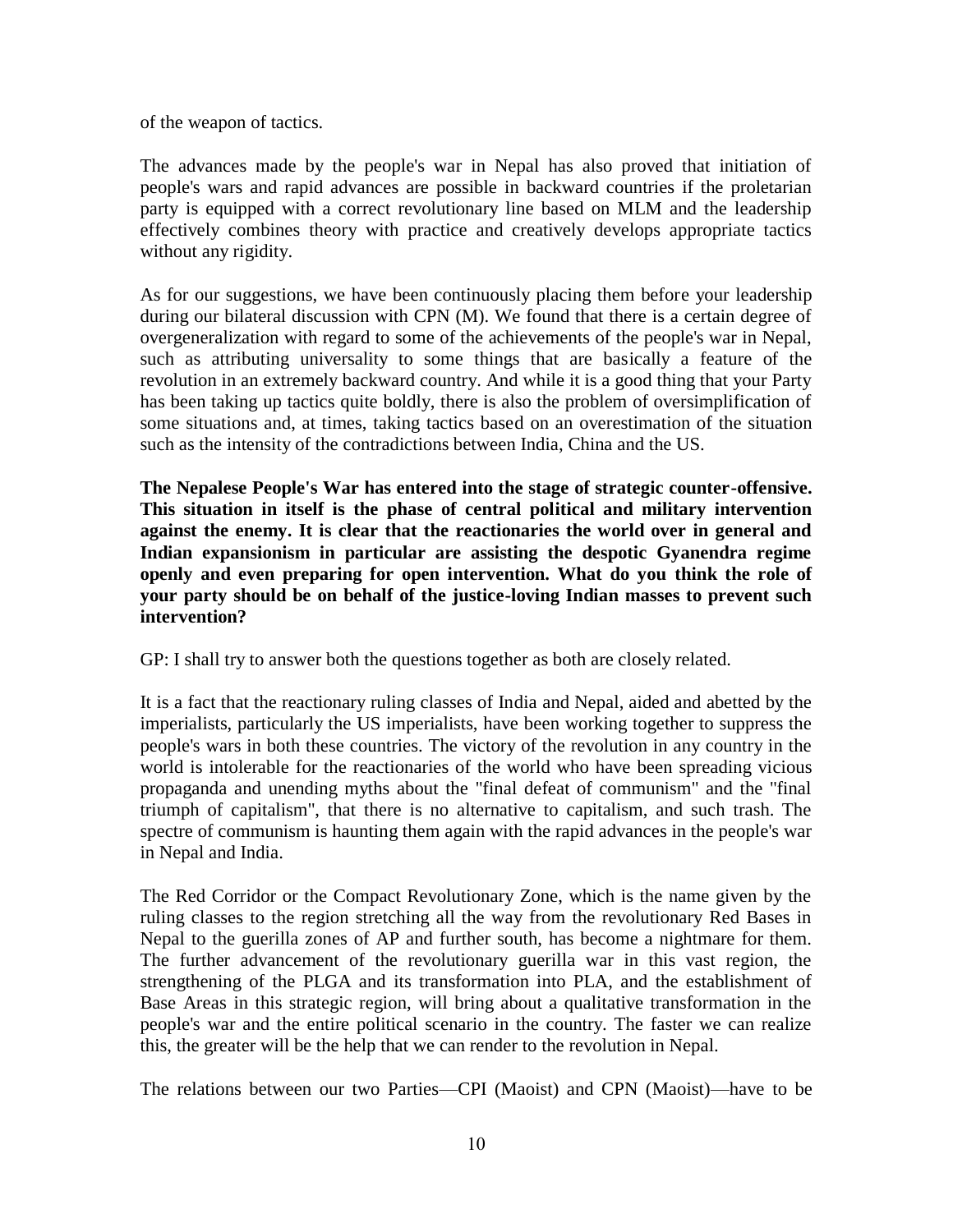further strengthened, no doubt. Particularly when the revolution in your country is in the strategic counteroffensive, it is necessary to have better coordination. We must think of proper methods to maintain these relations regularly.

At the present juncture, when the Indian expansionists are trying to bolster the rotten reactionary monarchy of Gyanendra and even contemplating to openly intervene, our Party will strive to mobilize the vast Indian masses into a broad political movement against the intervention and aid by the Indian government to the Gyanendra regime, along with stepping up our armed campaign against the reactionary Indian state.

#### **How have you summed up the negotiations that took place between CPI (Maoist) and Andhra [Pradesh] State Government?**

GP: Till now our CC did not sum up the negotiations between AP State Committee of our Party and the Andhra State Government. But recently, in last February, our Central Regional Bureau has summed up these negotiations basing on the policy and guidelines of our Party. Earlier we had formulated our policy and guidelines on this question by applying MLM to the concrete conditions, i.e., the political situation and our movement.

The CRB summed up the negotiations as our war in the political front that had brought positive political-organizational gains to the Party. "To sum up, the initiative taken by our Party in AP in forcing the government to declare a cease-fire and drag it to the negotiating table, is a good example of political intervention on the part of the revolutionaries. Though there are some shortcomings and mistakes during this period, positive aspect is the principal feature of our political initiative. During this period, our Party had gained much more popularity, legitimacy and credibility in the eyes of the people. We had placed our revolutionary politics boldly before the people and undertook massive political mobilizations by utilizing the period of cease-fire. Yet, there is a wide gulf between the Party's political influence and organizational strength."

On the negative side, there arose some legalist trends in a section of the Party cadre and leadership. There was an overemphasis in practice on legal meetings and rallies instead of orienting the masses towards militant struggles mainly on the political demands. There was lack of necessary military preparation on our side by the time the enemy began his offensive in January '05.

After our CC reviews the experiences of our tactics of negotiations in AP, we shall place whatever is needed before the people.

#### **How is your party looking at the role that the RIM has been playing ideologically and politically in the contemporary international communist movement?**

GP: Our Party has a positive and critical approach towards RIM. On the one hand, we recognize the positive ideological-political role played by RIM on certain questions such as its analysis of the counter-revolution in China after the demise of Mao. This certainly helped those revolutionary parties that had some confusion regarding the developments in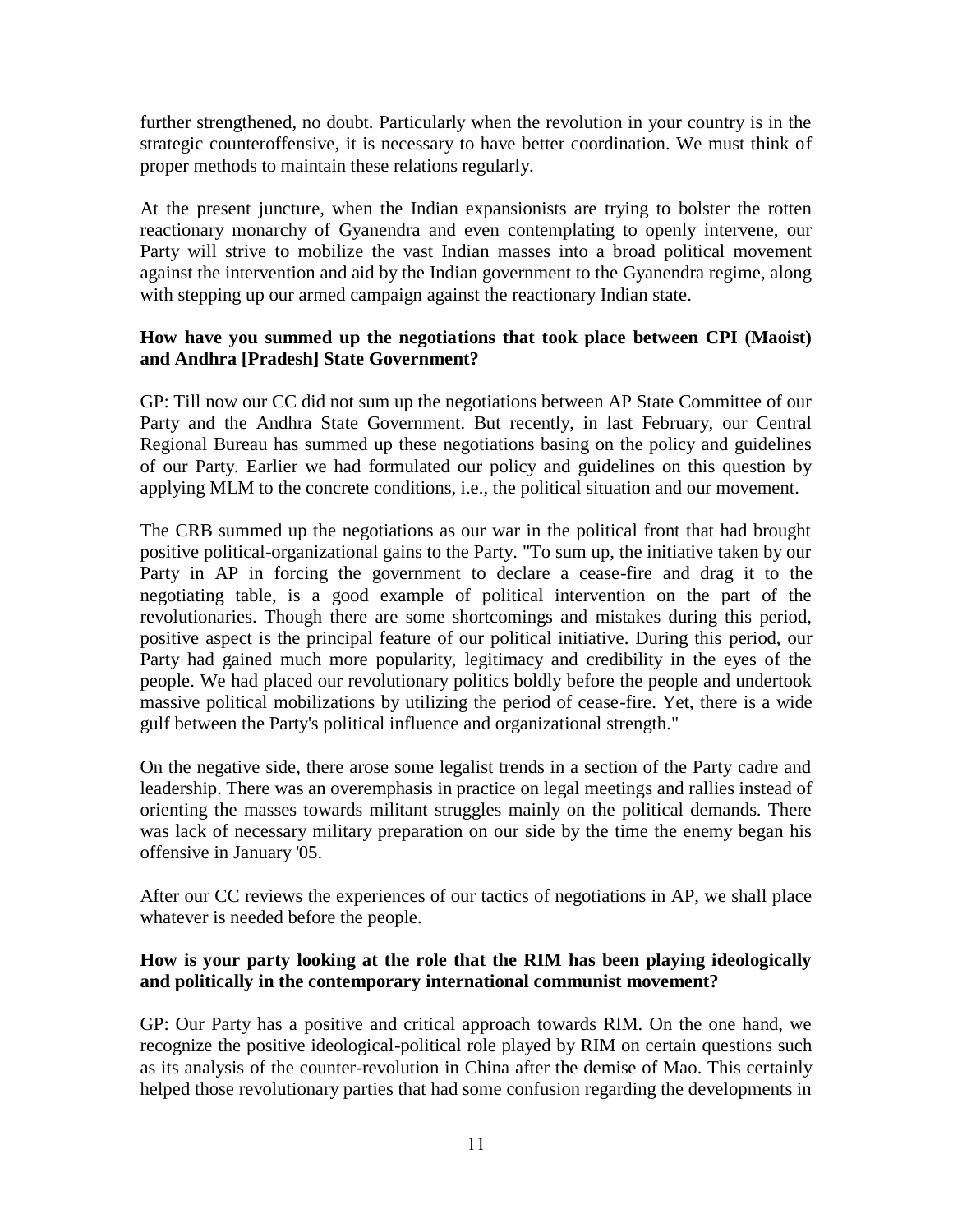#### China.

On the other hand, our Party also has differences on some ideological-political questions such as the question of assessment of Stalin, concept of a new International, question of democratic centralism, and the problems in the functioning of CoRIM and so on. The manner in which RIM has been dealing with the question of Stalin is only creating more differences within the Maoist camp. We are debating with CoRIM on all such questions.

Our Party has adopted the correct method of unity-struggle-unity in resolving our differences with RIM. We must adopt this method in solving the problems confronting the ICM.

#### **What do you think is the main subjective problem within the communist movement at present? How should the ideological and political struggle be conducted against this?**

GP: You mean the problem of leadership of Maoist Parties of various countries in the ICM at present. I suppose there may be some problems in every genuine Maoist Party. We can understand this problem in the backdrop of the situation in the ICM and complex situation of the world. There is an urgent need for waging healthy struggles by the Maoist Parties on the ideological-political problems confronting the world revolution.

To achieve this, the struggle in Maoist Parties can be waged in two ways, from inside and outside, principally inside. To achieve good results in inner-Party struggle, any party can take fraternal Party's suggestions and any fraternal party may give suggestions. To achieve good results in international debate or struggle, it is incumbent upon the concerned Parties which initiate the debate to consult genuine Maoist Parties and chalk out the problems that are to be solved in order to serve the world socialist revolution. Any genuine inner-Party struggle or ideological struggle at the international level can help the Parties mutually. We must follow the methods based on MLM in conducting inner-Party struggle or international debates on ideological-political matters. If we fail to follow this method, we will not be able to achieve the desired goal.

There is also another type of struggle, that is, the struggle between a revolutionary and revisionist Party or between revolutionary and revisionist camps internationally. Any genuine Maoist party should not mix this type of struggle with the struggle between genuine Maoist Parties and should be cautious not to use the same method for both types of struggles.

#### **How has your experience been in building and strengthening a proletarian communist party within the framework of non-proletarian thinking that crops up from the semi-feudal and semi-colonial relations?**

GP: I feel it is not only the problem of any semi-colonial and semi-feudal society, but a problem confronting the proletarian Party of every country including all the imperialist countries in general. But this problem has its own specific characteristics depending on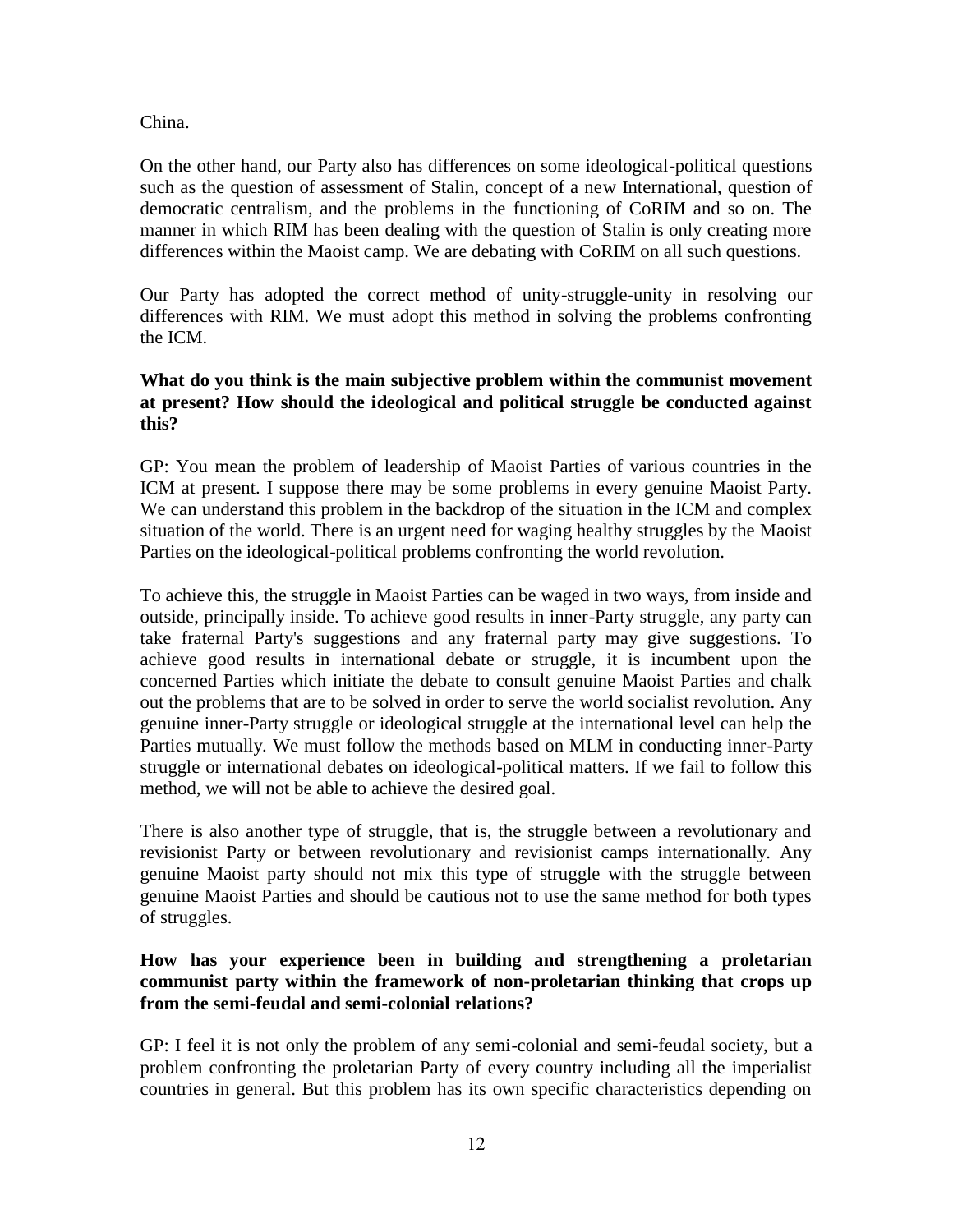the concrete conditions of that country. It also implies to all countries in the course of revolution and at the time of socialist transformation or socialist construction.

India's specificity is that it is semi-feudal and semi-colonial and hence non-proletarian thinking crops up continuously in the Maoist party in India due to these specificities. Most of the cadres in the party hail from the peasantry and, as we know, we have to make conscious effort to transform the thinking of the peasantry.

Not only the peasantry, non-proletarian thinking crops up in virtually every section of the population in India due to the predominance of semi-feudal, semi-colonial relations and culture which affects the entire society. Factors such as patriarchy, caste feelings and even discrimination, nationality sentiments and prejudices etc., have some impact even on the cadre hailing from the working class.

In the erstwhile PW, we had two serious inner-Party struggles in 1985-87 and 1991-92 against SM-VS liquidationist clique and KS clique respectively. In both these struggles the Party acquired rich experience, its ideological-political line was enriched, and a higher unity of thought and action was achieved in the course of these struggles. In the erstwhile MCCI there was an inner-Party struggle against Bbarath-Badal clique which helped in the Party's growth and in achieving further clarity on ideological-political questions.

The Rectification campaigns taken up by the erstwhile PW in the various states and at the central level after its Congress, had helped greatly in ideologically remoulding the outlook of the Party rank and file and overcoming the non-proletarian trends within the Party.

**Marxism asserts that everything is illusion without State Power. How are you planning to establish People's Power in the areas where you have a stronghold? What are the problems you are going to face when you take this question onto immediate agenda?** 

GP: Every genuine Marxist believes that, "everything is illusion without State Power." Hence, our Party's basic line is formulated based on the Maoist principle—"The seizure of power by armed force, the settlement of the issue by war, is the central task and highest form of revolution. But while the principle remains the same (for all countries), its application by the Party of the proletariat finds expression in various ways according to the varying conditions." Hence, in accordance with the above understanding, we are propagating the politics of seizure of power and establishment of organs of people's power and Base Areas from the very beginning of our work in any area. And for establishing the Base Areas, we are basically concentrating on the vast backward rural areas with favorable terrain. This is based on the laws of protracted people's war in India, which envisage that, in order to confront an enemy who is far more superior in strength, the revolutionary forces will have to select areas, in which the enemy is relatively weaker and which are favorable to the revolutionary forces, and develop the revolutionary war there. Our country has many such areas that are strategically important for the people's